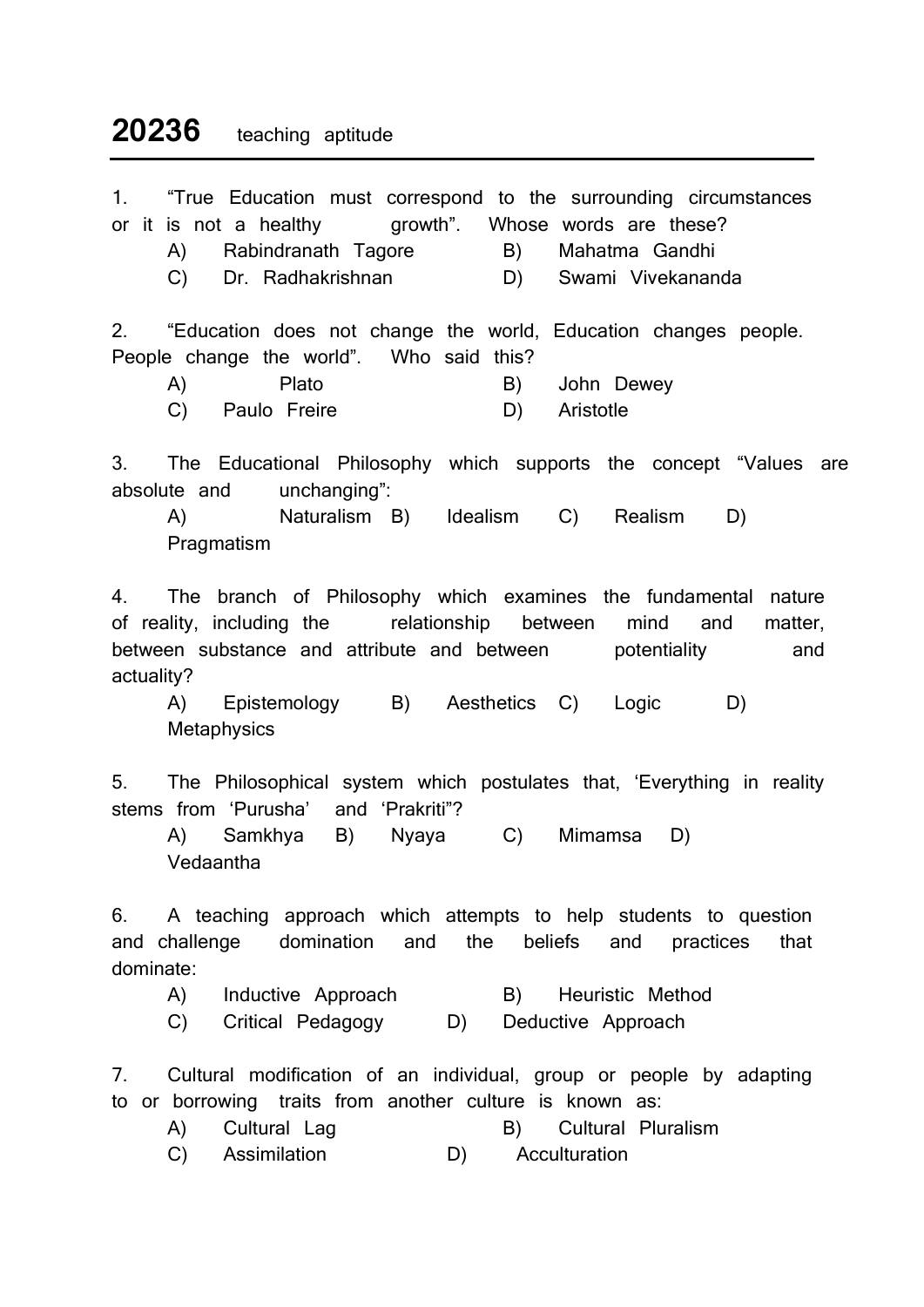8. A kind of social differentiation where by members of society are grouped into social economic basis, depending upon their job, wealth, social status, power or income is:

- A) Social stratification B) Social Inequality
- C) Social Mobility D) Social Change

9. An Act to provide more effective protection of the Rights of the women guaranteed under the Constitution who are victim of assault of any kind occurring within the family:

- A) Dowry Prohibition Act, 1961.
- B) Sexual Harassment of women at work place Act, 2013
- C) Domestic Violence Act, 2005
- D) The Indecent Representation of Women Act, 1986.

10. A teacher, holding every learner with responsibilities to high standards of performance is:

| Teacher Accountability B) |  | Teacher Competency |
|---------------------------|--|--------------------|
| <b>Teacher Capability</b> |  | Teacher Ethics     |

11. Abilities for positive and adaptive behaviour that enable humans to deal effectively with the demands and challenges of life are:

- A) Teaching Skills B) Social Skills
- C) Life Skills **D**) Emotional Skills

12. Who among the following is known as the father of 'Client Centred therapy'?

- A) Sigmond Freud B) Carl Rogers
- C) Abraham Maslow D) Virginia Axline

|  | 13. Behaviour that is driven by internal rewards is known as: |  |  |  |  |  |  |  |  |  |  |
|--|---------------------------------------------------------------|--|--|--|--|--|--|--|--|--|--|
|--|---------------------------------------------------------------|--|--|--|--|--|--|--|--|--|--|

- A) Primary Motivation (B) Intrinsic Motivation
- C) Extrinsic Motivation D) Secondary Motivation
- 14. The theory of 'Structure of Intellect' was proposed by: A) Gardner B) Guilford C) Spearman D) **Thurstone**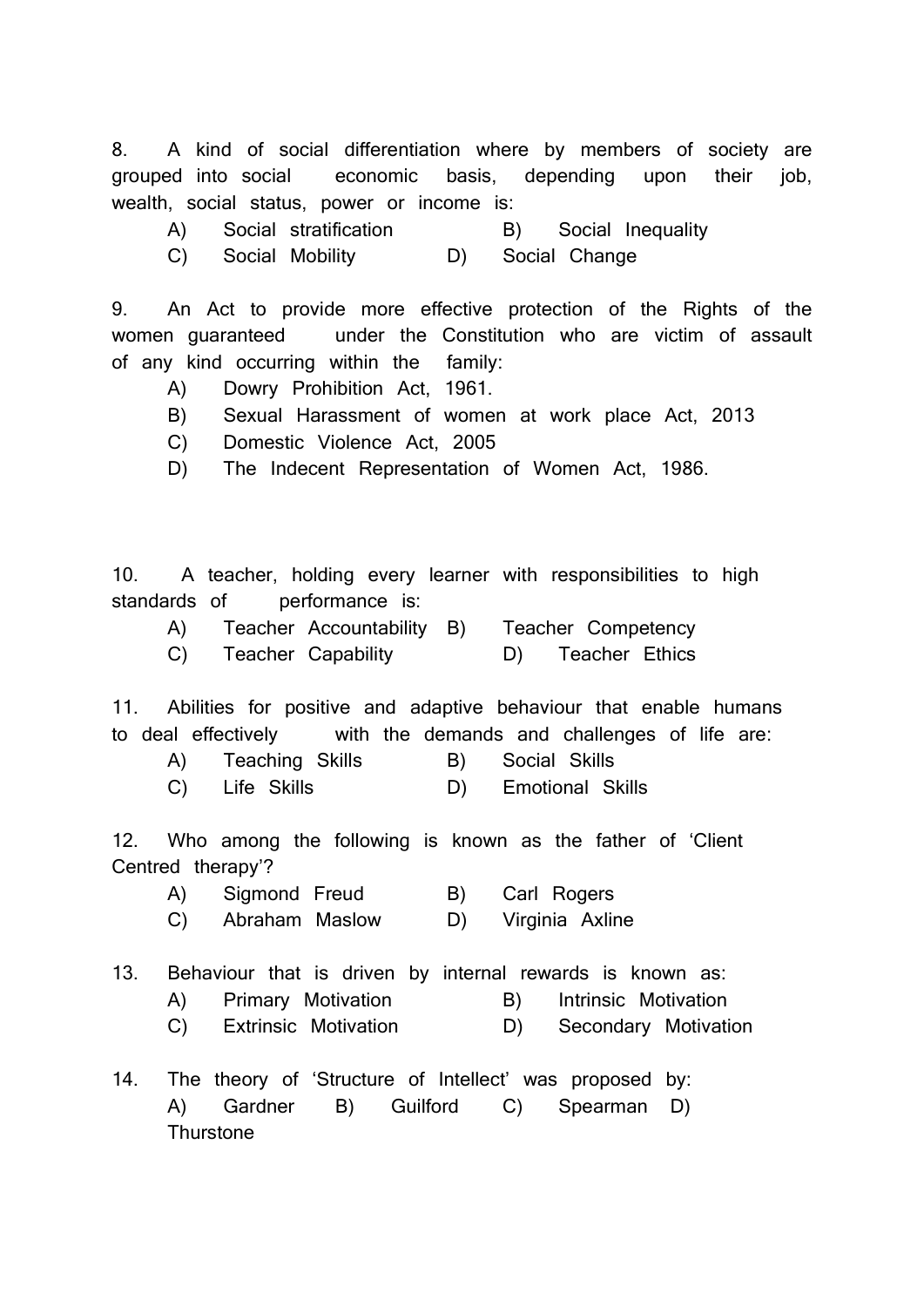|                  |  | 15. 'Advance Organizer' is the concept put forth by: |  |                 |  |                |
|------------------|--|------------------------------------------------------|--|-----------------|--|----------------|
|                  |  | A) Jerome Bruner                                     |  |                 |  | B) Jean Piaget |
| C) David Ausubel |  |                                                      |  | D) Robert Gagne |  |                |

16. The tendency of a child in the Preoperational stage of cognitive development in which inferences move from particular situation to particular aspects is:

- A) Inductive reasoning TB B Deductive reasoning
- C) Critical Reasoning D) Transductive Reasoning

17. A stable characteristic that causes a person to depict a response to any situations, in one way or another is:

- A) Personality traits B) Personality types
- C) Personality factors D) Personality determinants

18. A task that arises at or about a certain period in life in which the unsuccessful achievement of which leads to inability to perform tasks associated with the next stage in life is:

- A) Emotional task B) Cognitive task
- C) Psychological task D) Developmental task

19. A review of NPE -1986 programme of Action was done by:

A) Yashpal Committee B) Hansa Mehta Committee

 C) Rama Moorthi Commission D) National Commission for teachers

20. Which Education Commission recommends the establishment of DIET's?

- A) Indian Education Commission
- B) University Education Commission
- C) Secondary Education Commission
- D) National Policy on Education

21. Which of the following Assessment tools of Personality is a Projective tool?

- A) California test of Personality B) GATB
- C) TAT D) Draw a man test
- 22. Match the following: List 1 List 2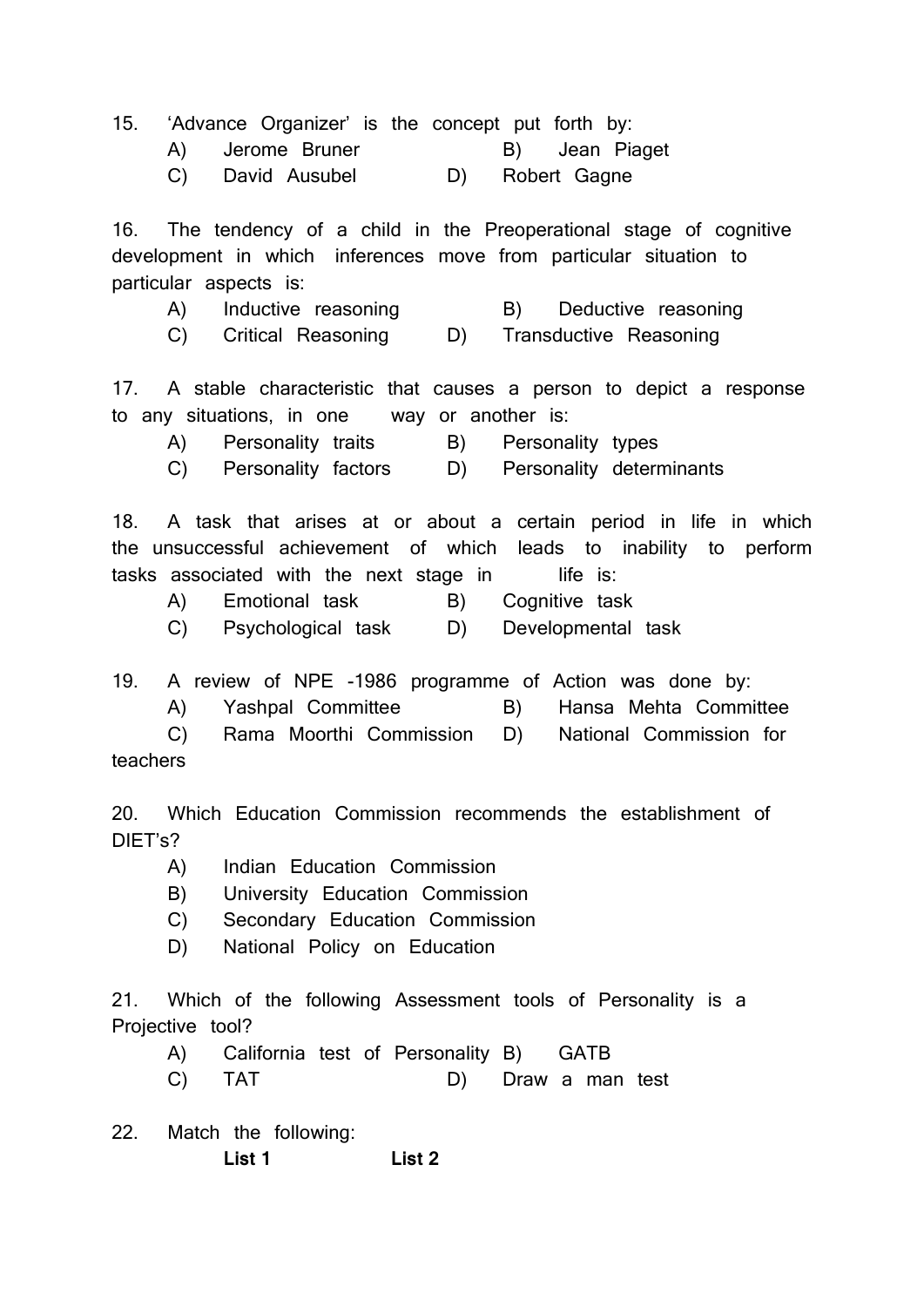a) Skinner 1. Trial & error b) Pavlov 2. Concept Attainment c) Thorndike 3. Operant Conditioning d) Bruner 4. Classical Conditioning A) a-4, b-1, c-3, d-2 B) a-3, b-4, c-1, d-2 C) a-1, b-2, c-3, d-4 D) a-2, b-3, c-4, d-1

23. Which among the following is the function of NCTE?

 A) Overall development of the basic infrastructure of Higher Education sector,

both in terms of policy and planning.

 B) To achieve planned and coordinated development of the teacher education

system throughout the country.

C) Conduction and Promotion of Educational Research.

 D) Centres of guidance for educational institutions and schools of a district.

24. A predisposition to respond positively or negatively towards an idea, object, person or situation:

A) Aptitude B) Intelligence C) Attitude D) Interest

25. Proficiency in teaching has to be judged in terms of:

- A) Completion of Syllabus in time
- B) Use of Innovative teaching aids
- C) Learning Outcomes of students
- D) Classroom Interaction

26. The effective strategy to impart Value Education is through:

- A) Discussions based on spiritual texts
- B) Experiential learning and reflective sessions on Values
- C) Conducting Seminars on Values
- D) Discourses on Values

27. Of the given set, which one is the highest level of Cognitive ability?

A) Analyzing B) Knowing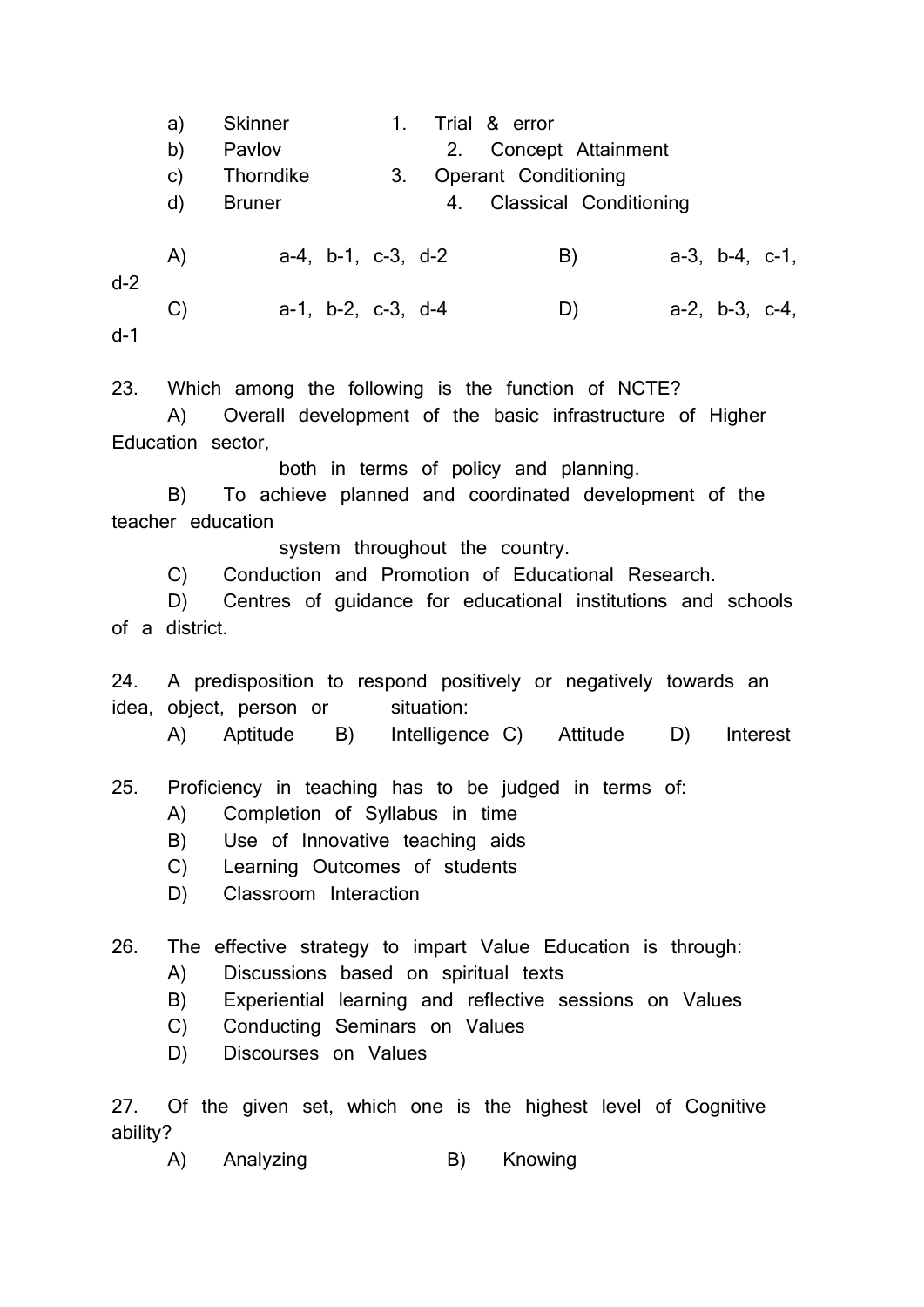|  | Evaluating |  | Understanding |
|--|------------|--|---------------|
|--|------------|--|---------------|

28. While taking a class, if a student make disturbance, a teacher should:

- A) Punish the student immediately
- B) Ignore the student and continue teaching
- C) Stop the class for a few minutes and remain silent
- D) Give special attention to the student and motivate him.
- 29. Expand the Abbreviation "LCD".
	- A) Light Crystal Display
	- B) Liquid Crystal Display
	- C) Learning Computer Discourse
	- D) Light Compact Display

30. A "jpg" file stores:

- A) Audio data B) Video data
- C) Text data (D) Image data

31. An interactive computer application for organization, analysis, and storage of data in tabular form is:

- A) Power point B) Spread Sheets
- C) Work Sheet D) Excel
- 32. The concept of 'Mastery Learning' was proposed by:
	- A) Edgar Dale B) Benjamin Bloom
	- C) Donald O. Hebb D) David Kolb

33. Who among the following is considered as the Father of Intelligence testing?

 A) Howard Gardner B) David Wechsler C) Peter Salovey D) Alfred Binet

34. An observational method used frequently in learning settings in which the observer summarizes a single developmental incident after the event has occurred is :

| A) Cumulative Record |  | B) Anecdotal Record  |
|----------------------|--|----------------------|
| C) Portfolio         |  | D) Attendance Record |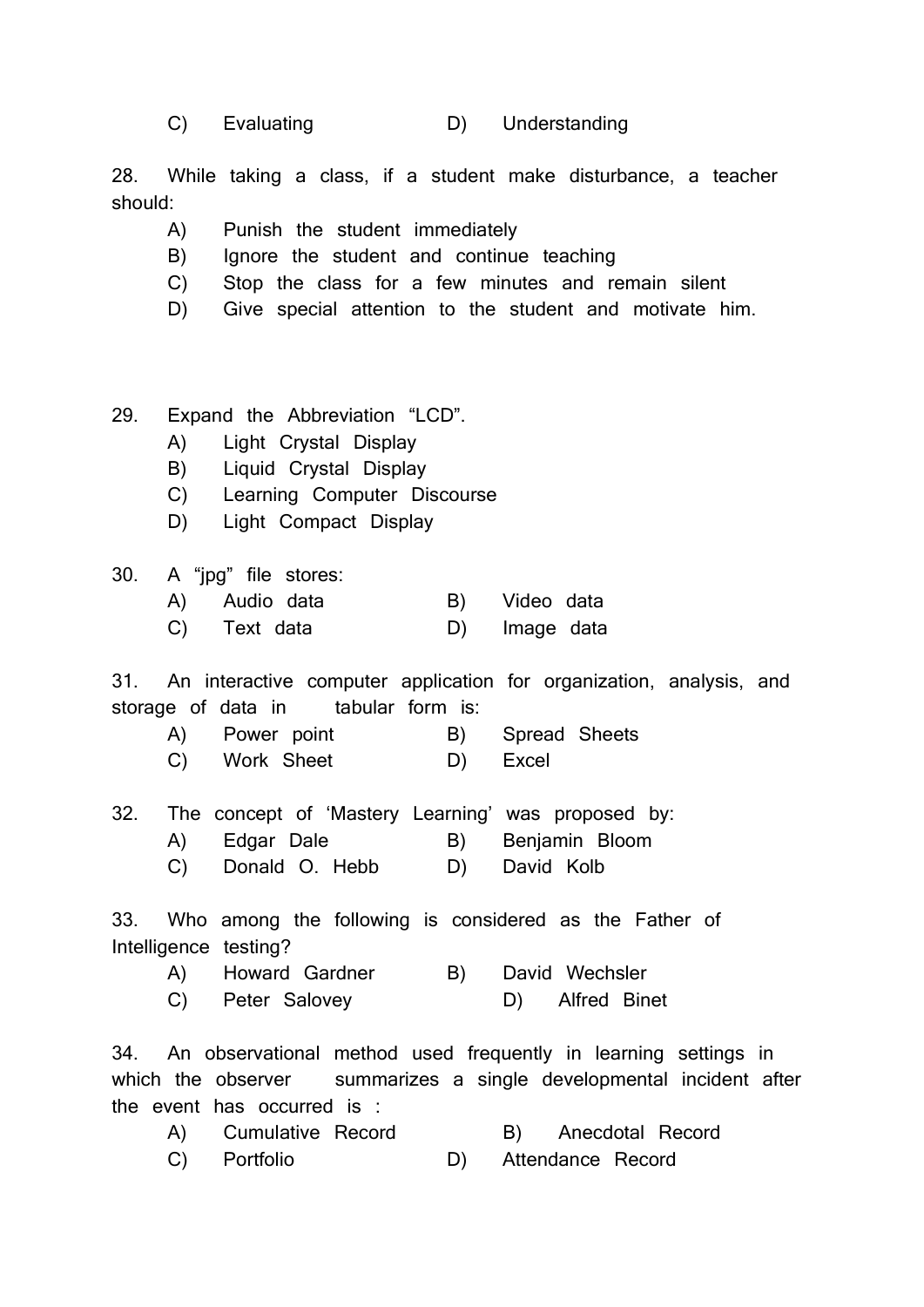35. The system of Evaluation that allows the evaluator to convert the outcomes of a student's test or assignments to a grade and adjust that final grade in relation to the grades from other students in the course is:

- A) Percentage Grading (B) Absolute Grading
- C) Norm-Referenced Grading D) Relative grading

36. The system which provides facility to search and browse all hosted content wherein a person can easily access the desired material including Audios, Videos, and Textual materials:

| A) E-Content Portals | B) Web browser    |
|----------------------|-------------------|
| C) URL               | D) Search Engines |

37. A web page address is usually known as:

|  | Directory |  | Protocol |
|--|-----------|--|----------|
|--|-----------|--|----------|

C) URL D) Domain

38. The Research study method, involving in depth and detailed examination of a subject of study as well as its related contextual conditions is:

- A) Historical Research
- B) Case Study Research
- C) Survey Research
- D) Experimental Research

39. The Article which provides "Equality of Opportunity in Educational Institutions":

| A) Article 28 (c)  | B) Article 30      |
|--------------------|--------------------|
| $C)$ Article 29(1) | D) Article $28(1)$ |

## 40. Match the following:

|    | List 1      | List 2          |
|----|-------------|-----------------|
| a) | <b>MHRD</b> | 1994<br>1.      |
| b) | <b>UGC</b>  | 1995<br>$2_{-}$ |
| C) | <b>NCTE</b> | 1985<br>3.      |
| d) | <b>NAAC</b> | 1956<br>4.      |
|    |             |                 |

A) a-3, b-4, c-2, d-1 B) a-2, b-4, c-1,

d-3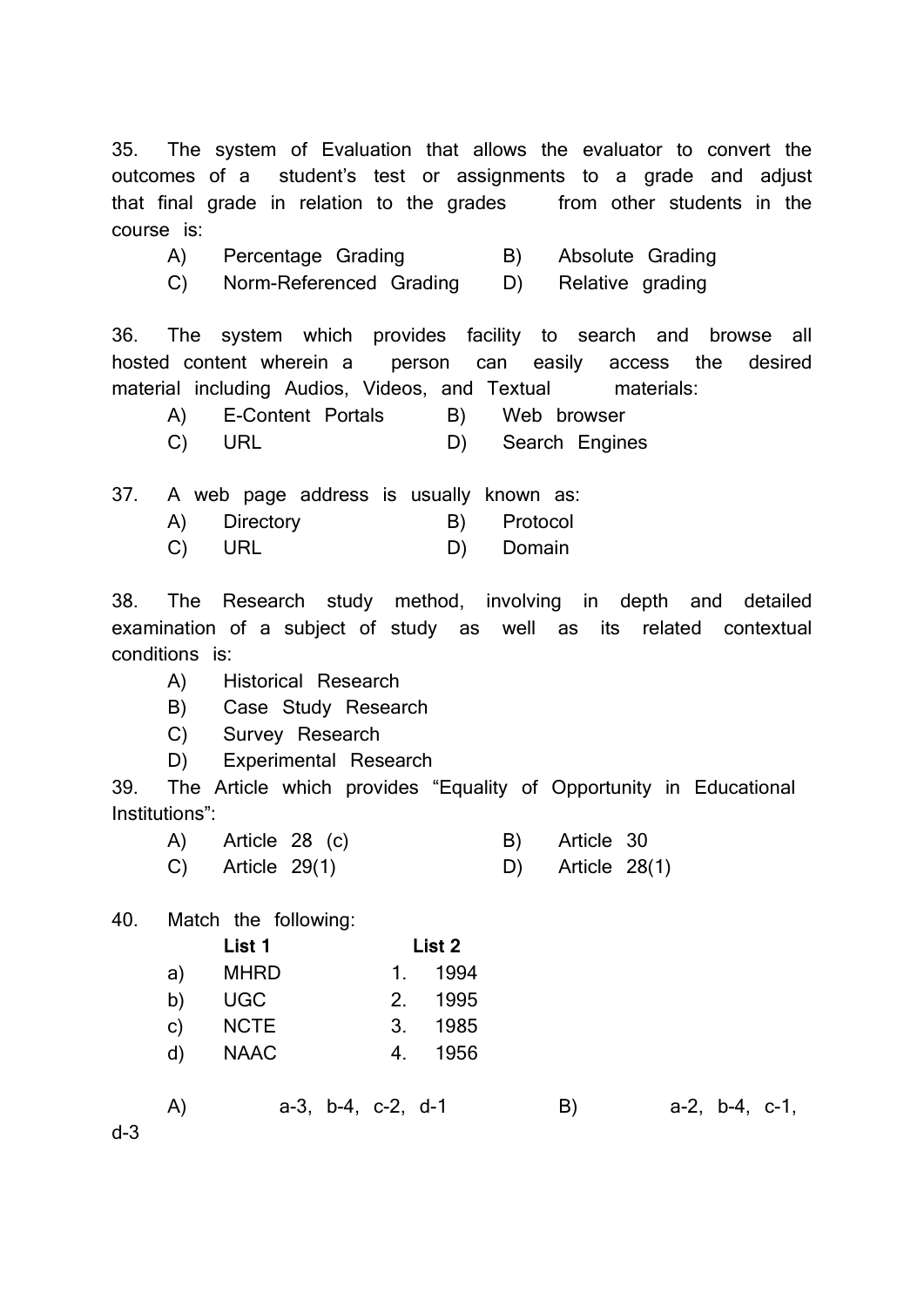C) a-4, b-3, c-2, d-1 D) a-1, b-2, c-3, d-4 41. Which one among the following is the branch of Applied Psychology?

 A) Developmental Psychology B) Educational Psychology C) Social Psychology D) Abnormal Psychology

42. Which of the following is an example of a Specific Learning Disability?

| A) Mental Retardation | B) Dyslexia |
|-----------------------|-------------|
| C) Autism             | D) ADHD     |

43. Who among the following can be removed by the President without Parliament resolution?

- A) Governor of the state
- B) Chief Election Commissioner
- C) Comptroller and Auditor- General
- D) Judges of a High Court

44. The agency which founded SCOVE: A) UGC B) CSIR C) NCERT D) ICSSR

45. In VSAT network signals are sent from the hub in specific time slots through a method called TDM. TDM stands for -----.

- A) Total Division Multiplication
- B) Time Division Multiplication
- C) Time Division Multiplexing
- D) Time Division Modulation

46. Video –conferencing can be classified as one of the following types of communication

- A) Visual one way B) Audio-visual one way
- C) Audio-visual two ways D) Visual two ways
- 47. Which of the following does not belong to a projected aid?
	- A) Overhead projector
	- B) Black board
	- C) Epidiascope
	- D) Slide projector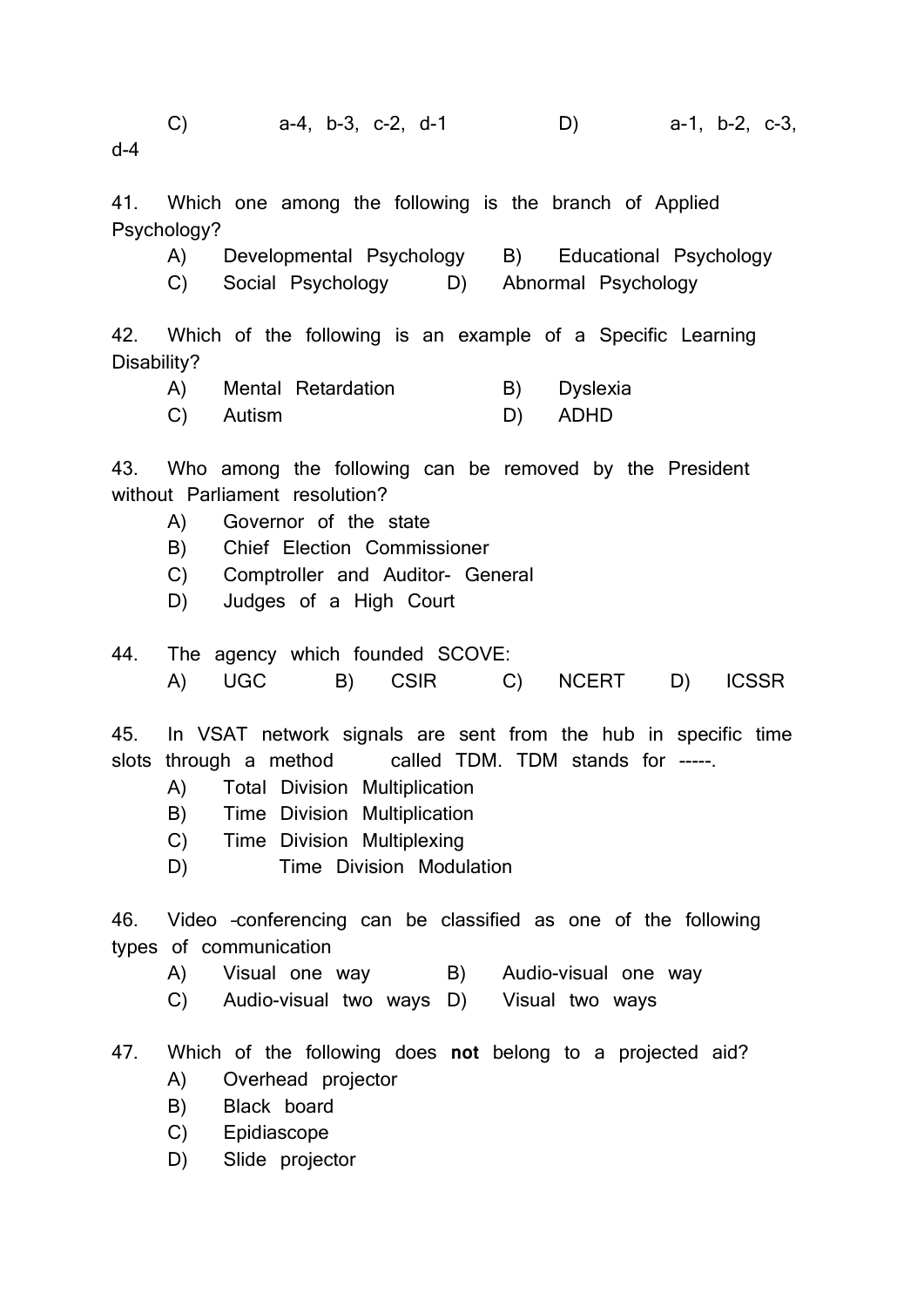48. The right order of elements in a successful communication is: A) idea, sender, encoding, communication channel, receiver, decoding, feedback

 B) sender, idea, encoding, communication channel, receiver, decoding, feedback

 C) encoding, idea, sender, communication channel, receiver, decoding, feedback

 D) communication channel, idea, sender, encoding, receiver, decoding, feedback

49. What is FORTRAN?

- A) Software B) Hardware
- C) Company D) Programming language

50. Teacher's primary duty is

- A) To raise intellectual standards of students
- B) To improve physical standards of students
- C) To help all round development of students
- D) To give more and more homework to the students.
- 51. The teacher-student communication is most often:
	- A) Confrontational B) Spurious
	- C) Critical D) utilitarian
- 52. The use of teaching aids is justified on the grounds of:
	- A) Attracting students' attention in the class room.
	- B) Minimizing indiscipline problems in the classroom.
	- C) Optimizing learning outcomes of students.
	- D) Effective engagement of students in learning tasks.
- 53. Which of the following is an important characteristic of LAN?
	- A) Application independent interfaces
	- B) Unlimited expansion
	- C) Low cost access for bandwidth channels
	- D) None of the above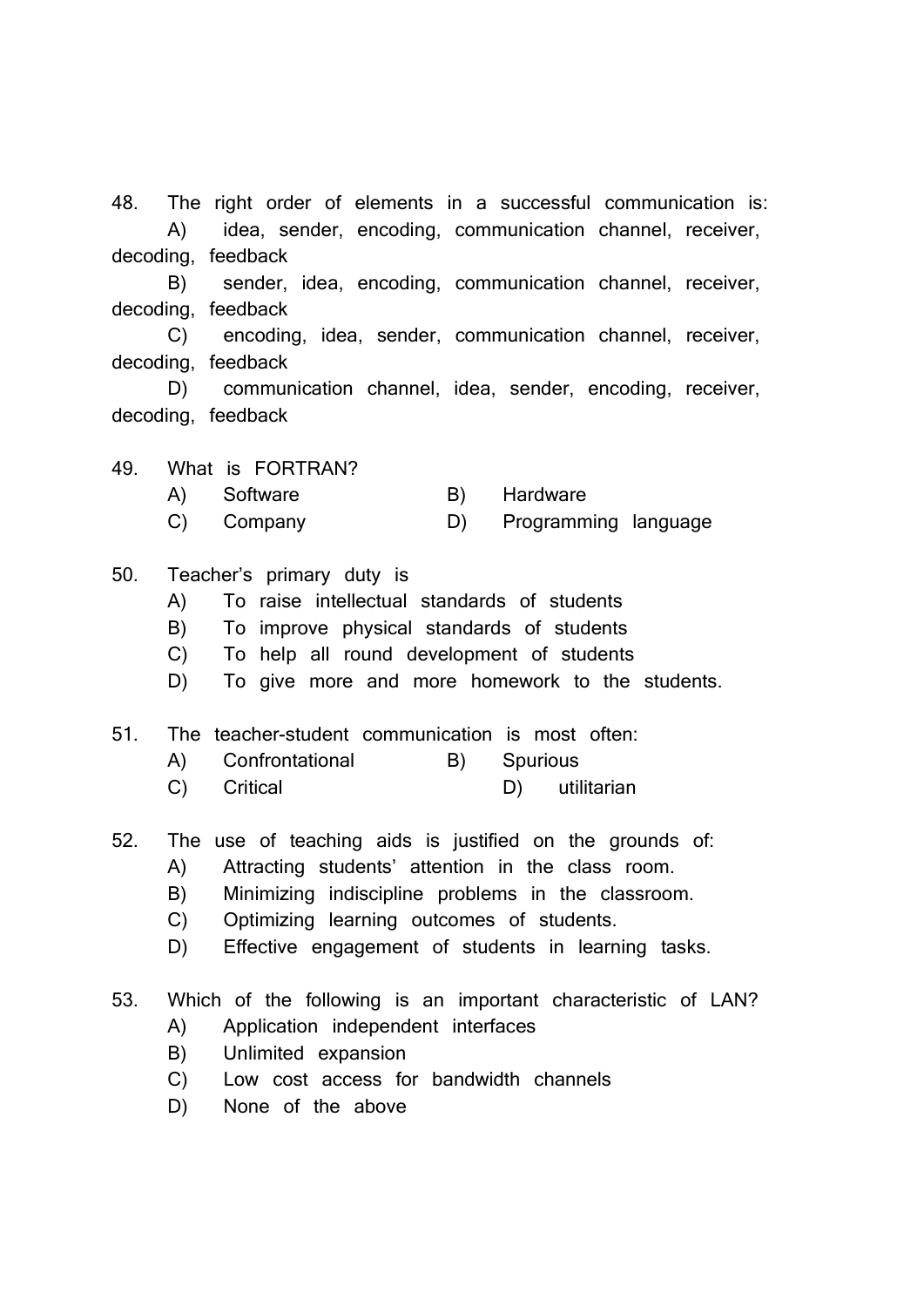54. A researcher selects a probability sample of 100 out of the total population. It is-----.

A) a cluster sample B) a random sample

C) a stratified sample D) a systematic sample

55. A good hypothesis should be:

A) Precise, specific and consistent with most known facts

 B) Formulated in such a way that it can be tested by the data

- C) Of limited scope and should not have global significance
- D) All of these

56. An example of negative correlation:

 A) an increase in population will lead to a shortage of food grains

- B) poor intelligence means poor achievement in school
- C) corruption in India is increasing
- D) poor working condition retards output

57. Which among the following does not form a part of the 'Noble Eight-fold path of Buddhism'?

- A) Right Livelihood B) Right Effort
- C) Right Speech D) Right Direction

58. In the context of education, socialization means -----.

- A) creating one's own social norms
- B) respecting elders in society
- C) adapting and adjusting to social environment
- D) always following social norms

59. ----- is the apex institution in the area of training educational planners and administrators.

 A) NCERT B) NCTE C) NIEPA D) SIE

60. ------ is not required for an effective communication

A) Appropriate gestures B) Speech modulation

 C) Charming personality D) Good knowledge of the content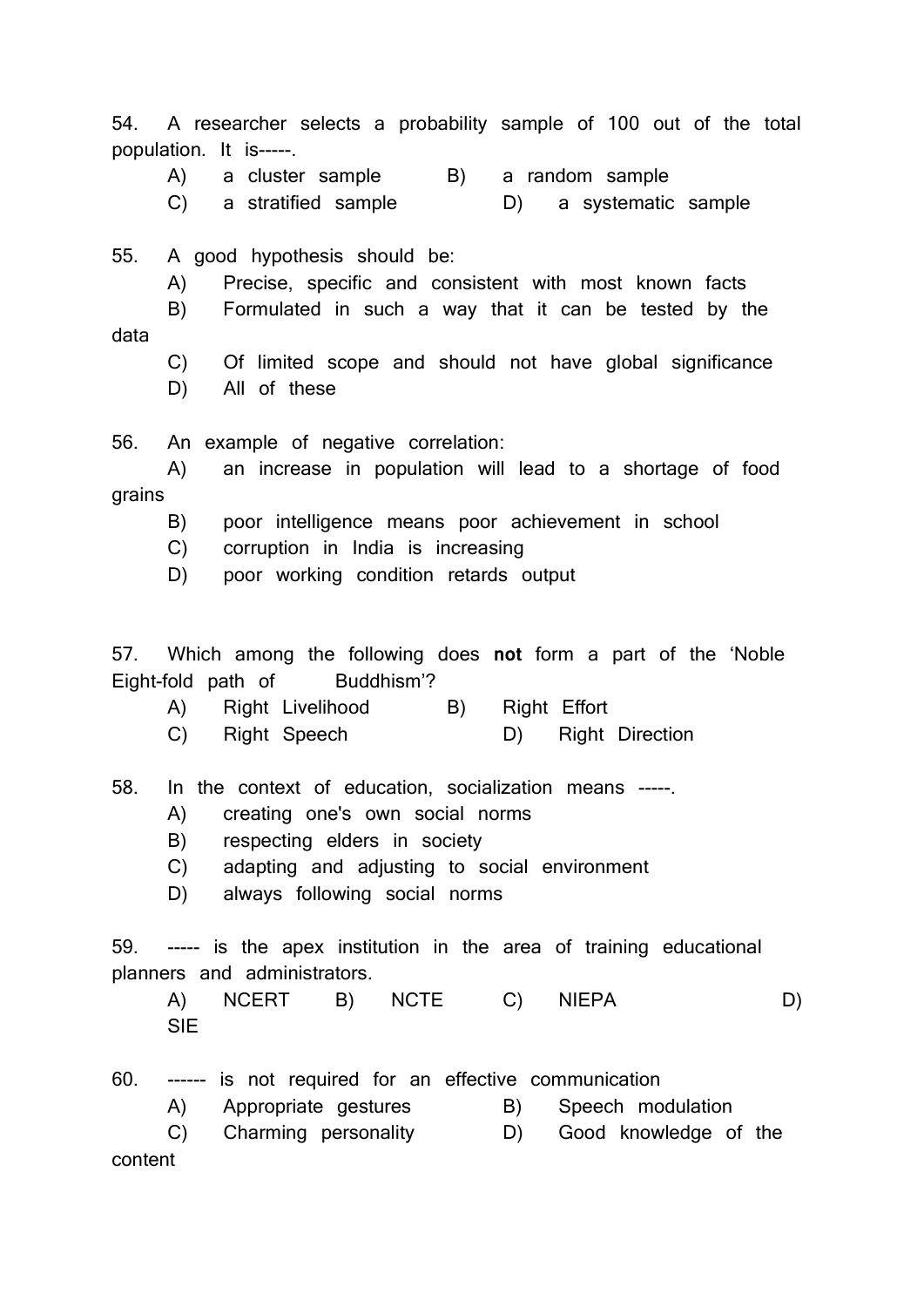20236 A GK

61. Which among the following is not true about Goods and Services Tax (GST)? A) Direct tax B) Comprehensive tax C) Consumption tax D) Multi stage tax 62. Who among the following is not a winner of Jnanpith award? A) Thakazhi Sivasankara Pillai B) Vallathol Narayana Menon C) M T Vasudevan Nair D) O N V Kurup 63. The actual name of renowned Malayalam writer Anand is: A) Sreedharan B) Sadanandan C) Sachidanandan D) Balakrishnan 64. Ananda Mahasabha was founded by: A) Brahmananda Sivayogi B) Vagbhatananda C) Dr Palpu D) Avyankali 65. Titanium metal is extracted from --------. A) Zircon B) Garnet C) Monazite D) Ilmenite 66. Bronze is an alloy of copper and --------. A) Tin B) Manganese C) Chromium D) Zinc 67. Honduras, Nicaragua, Panama and El Salvador are countries located in ------. A) South America B) North America C) Central America D) West Indies 68. Garba dance is a form of dance which originated in: A) Gujarat B) Uttar Pradesh C) Punjab D) Karnataka 69. "My Country, My Life" is the autobiography of: A) P V Narasimha Rao B) A.B.Vajpayee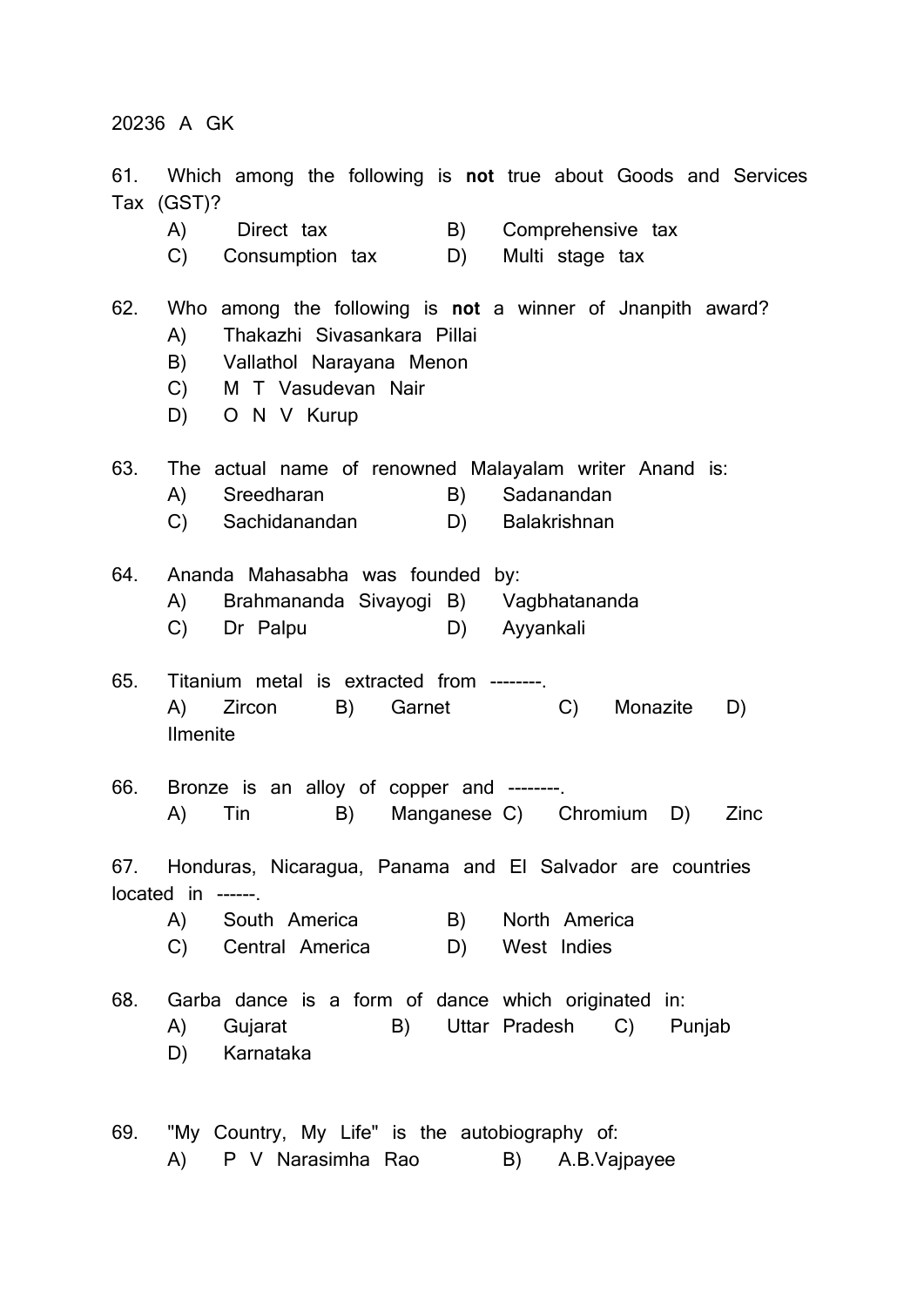|         |                      |             | C) L K Advani                                                                       |    |    | D) |                   | Sharad Pawar                            |                                                                                                                                                                         |        |
|---------|----------------------|-------------|-------------------------------------------------------------------------------------|----|----|----|-------------------|-----------------------------------------|-------------------------------------------------------------------------------------------------------------------------------------------------------------------------|--------|
|         | A)<br>B)<br>C)<br>D) |             | Moon casts its shadow on earth<br>somewhere on the earth                            |    |    |    |                   | The moon gets in the way of Sun's light | 70. Which among the following is not true about solar eclipse?<br>Total Solar eclipse occurs once in every 11.5 years<br>It occurs when the Sun, Moon and the Earth are |        |
| aligned |                      |             |                                                                                     |    |    |    |                   |                                         |                                                                                                                                                                         |        |
|         | (A)                  | 20          |                                                                                     | B) | 25 |    | $\mathsf{C}$ )    | 10                                      | 71. A cricket bat was made at a cost of Rs.2000 and was sold at<br>a price of 1600. What is the percentage of loss for the seller?<br>D)                                | 15     |
|         | A)                   | Misanthrope | 72. A person who hates mankind:<br>Messiah B)                                       |    |    |    |                   | Misogynist C) Sadist                    |                                                                                                                                                                         | D)     |
| 73.     | A)                   | D)          | A written statement given on oath:<br>Assurance B)<br>Affidavit                     |    |    |    | Promise           |                                         | C)                                                                                                                                                                      | Pledge |
| 74.     | A)<br>C)             |             | A person who is interested in antiques:<br>Traditionalist<br>Archaeologist          |    |    | B) | Antiquarian<br>D) | Antecedent                              |                                                                                                                                                                         |        |
|         |                      |             | appropriate meaning of the underlined Idiom).<br>A) became powerful B) lost the job |    |    |    |                   |                                         | 75. After joining the union, Sankar got the axe (Choose the<br>C) got hike in salary (D) got lot of admirers                                                            |        |
|         | 10am today.          |             |                                                                                     |    |    |    |                   |                                         | 76. Thomas needs to submit the assignment ----- the teacher by                                                                                                          |        |
|         |                      |             |                                                                                     |    |    |    |                   |                                         | A) of B) to C) for D) towards                                                                                                                                           |        |
| worker. |                      |             |                                                                                     |    |    |    |                   |                                         | 77. The defect was caused -------- negligence by the night shift                                                                                                        |        |
|         |                      |             |                                                                                     |    |    |    |                   |                                         | A) by B) on C) over D) under                                                                                                                                            |        |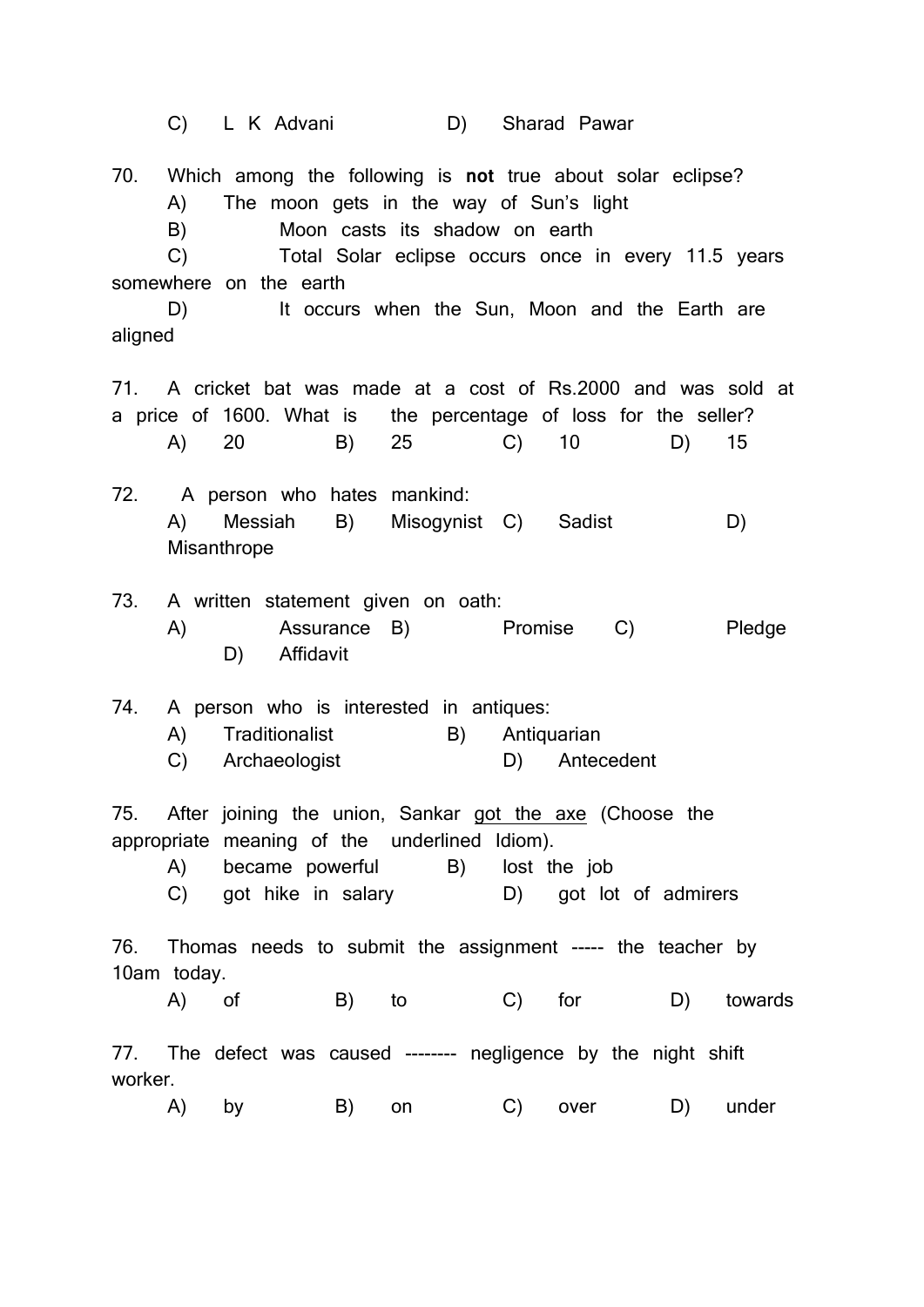78. The newly started IIT at Guwahati ------- to the long standing demands of the people of North Eastern states.

A) adds B) promises C) provides D) caters

79. The sum of three consecutive odd numbers is 42 more than the average of these numbers. Which of the following is the smallest among these numbers?

 A) 19 B) 13 C) 17 D) 25

80. The length and breadth of a rectangle is in the ratio 9:4. Area of rectangle is 324 cm square. Calculate the perimeter of square whose side are 5 times of the length of rectangle.

 A) 180 B) 540 C) 260 D) 160

81. Find the wrong number in the series below: 80,160, 400, 1700, 4200

 A) 80 B) 400 C) 4200 D) 1700

82. A man tells a woman, "Your mother is the mother in law of my mother's only child"

How is the man related to the woman?

A) Husband B) Brother

C) Cannot be determined D) Uncle

83. Various terms of a letter series are given below with one term missing. Find the missing term from the options given:

SRQ, UTS, WVU, --------.

A) WXY B) ZYW C) XWU D) YXW

## Read the passage below and answer the questions 84 and 85:

Four persons M, N, O, P are living in a four storey building but not in the same order. Ground floor is floor no.1 and top floor is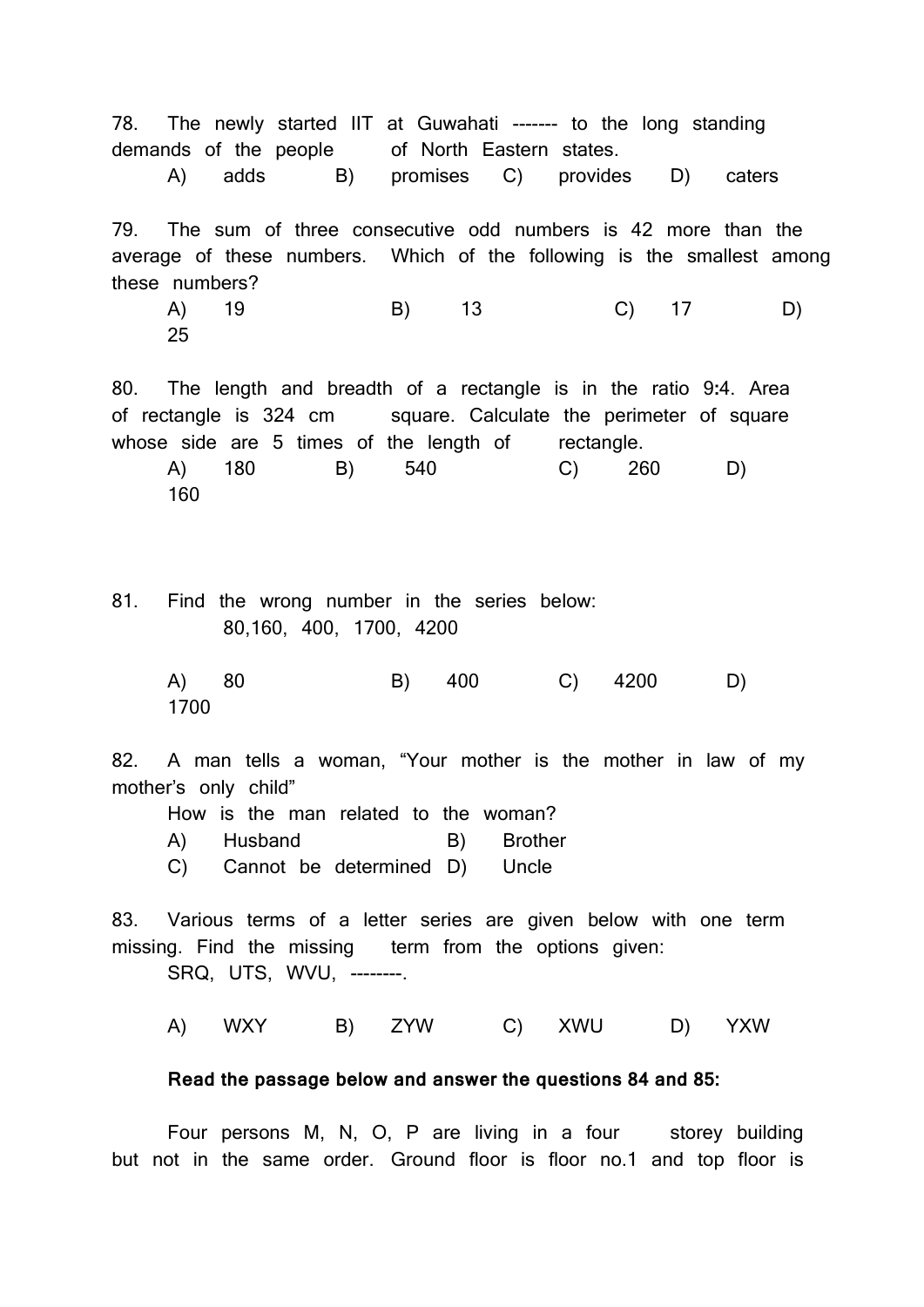no.4. Neither N nor P lives at the top floor. The number of persons below M is same as the number of persons above N. Only one person lives above P and below O.

|                                                                                                                                               |                                                                                                                                                    | A) N B) P                                                          |  | 84. Who lives in the ground floor?    | $\mathsf{C}$ ) | $\circ$                                                                                                                                                         | D) M             |          |
|-----------------------------------------------------------------------------------------------------------------------------------------------|----------------------------------------------------------------------------------------------------------------------------------------------------|--------------------------------------------------------------------|--|---------------------------------------|----------------|-----------------------------------------------------------------------------------------------------------------------------------------------------------------|------------------|----------|
|                                                                                                                                               |                                                                                                                                                    | 85. Who lives in the floor no.3?<br>A) O B) N                      |  |                                       | $C)$ $P$       |                                                                                                                                                                 | D)               | <b>M</b> |
|                                                                                                                                               |                                                                                                                                                    |                                                                    |  |                                       |                | 86. If in a certain code language: the word QUESTION is written as<br>TXHVWLRQ, the word ANSWER is to be written as:<br>A) DQVZHU B) DQUZHV C) DQUXHV D) DMVLER |                  |          |
| 87. Market price of an article is Rs.15000. It is being sold at 2<br>successive discounts of 30% each. What will be the net selling<br>price? |                                                                                                                                                    |                                                                    |  |                                       |                |                                                                                                                                                                 |                  |          |
|                                                                                                                                               |                                                                                                                                                    |                                                                    |  |                                       |                | A) 7350 B) 7125 C) 6500                                                                                                                                         | D)               | 8000     |
|                                                                                                                                               |                                                                                                                                                    | 88. Honey bees are kept in:                                        |  |                                       |                | A) Stable B) Nursery C) Hatchery D) Apiary                                                                                                                      |                  |          |
|                                                                                                                                               | <b>Flock</b>                                                                                                                                       |                                                                    |  | 89. Cattle is to herd as sheep is to: |                | A) Swarm B) Clan C) Shepherd D)                                                                                                                                 |                  |          |
| 90. The average normal body temperature of a human being is                                                                                   |                                                                                                                                                    |                                                                    |  |                                       |                |                                                                                                                                                                 |                  |          |
|                                                                                                                                               |                                                                                                                                                    | generally accepted as-------.<br>$A)$ 98.6°F<br>D) $99.9^{\circ}F$ |  | B) 99.7°F                             |                | $\mathsf{C}$ )                                                                                                                                                  | $38.6^{\circ}$ C |          |
|                                                                                                                                               | 91. -------- is also known as 'Oil of Vitriol'.<br>(A)<br>Nitric acid<br><b>B</b> )<br>Hydrochloric acid<br>C)<br>Citric acid<br>D) Sulphuric acid |                                                                    |  |                                       |                |                                                                                                                                                                 |                  |          |
| 92. Which among the following is not correct about NEW SWARNIMA<br><b>SCHEME?</b>                                                             |                                                                                                                                                    |                                                                    |  |                                       |                |                                                                                                                                                                 |                  |          |

 A) Women belonging to any class having an annual income of less than Rupees Three **lakhs** are eligible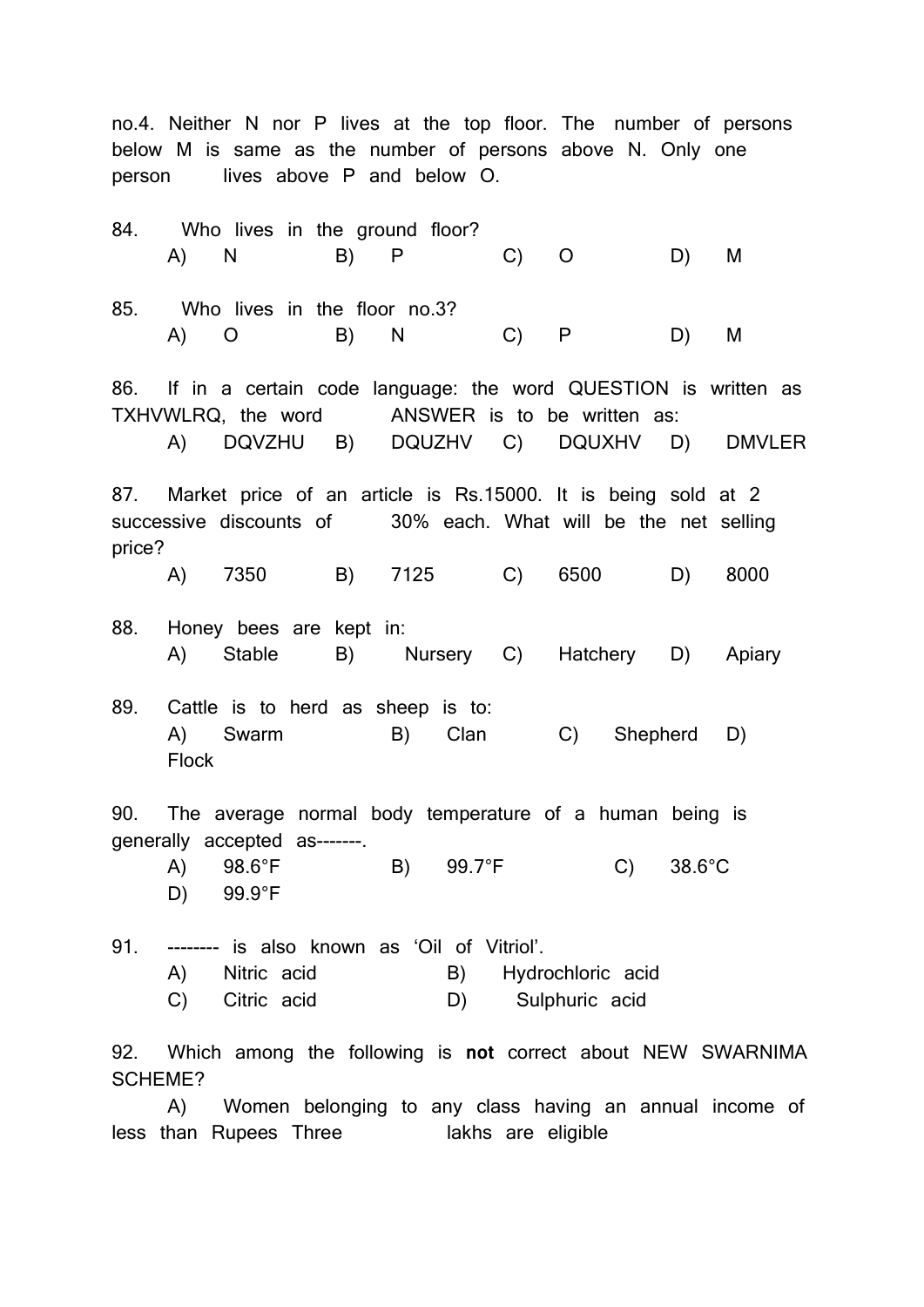B) Women belonging to backward class having an annual income of less than Rupees Three lakhs are eligible

 C) Women belonging to forward class having an annual income of less than Rupees Three lakhs are eligible

 D) Rural women belonging to any class without any ceiling in annual income are eligible

93. The Article in the Indian constitution pertaining to the "Abolition of Untouchability"

 A) Article 30 B) Article 17 C) Article 21 D) Article 16

94. The Union ministry of Indian System of Medicine and Homoeopathy was renamed as Ministry of AYUSH in 2003. What does AYUSH stand for?

 A) Ayurveda, Yoga and Naturopathy, Unani, Siddha and Homoeopathy

B) Ayurveda, Yoga and Unani, Siddha and Homoeopathy

C) Ayurveda, Unani, Siddha and Homoeopathy

D) Ayurveda, Yoga, Siddha and Homoeopathy

- 95. An Ichthyologist studies ---------. A) Birds B) Kangaroos C) Snakes D) Fishes
- 96. Lahaul-Spiti district is located in --------.
	- A) Uttarakhand B) Arunachal Pradesh
	- C) Uttar Pradesh D) Himachal Pradesh
- 97. The present Governor of Reserve Bank of India A) Aravind Subramaniam B) Prakash Jha C) Shaktikanda Das D) Jathin Das
- 98. Which country will be hosting the Summer Olympics 2020? A) Japan B) France C) USA D) Brazil

99. 'The Mosopotamian Civilization' flourished along the banks of ------- - rivers.

A) Missouri-Mississippi B) Euphrates-Tigres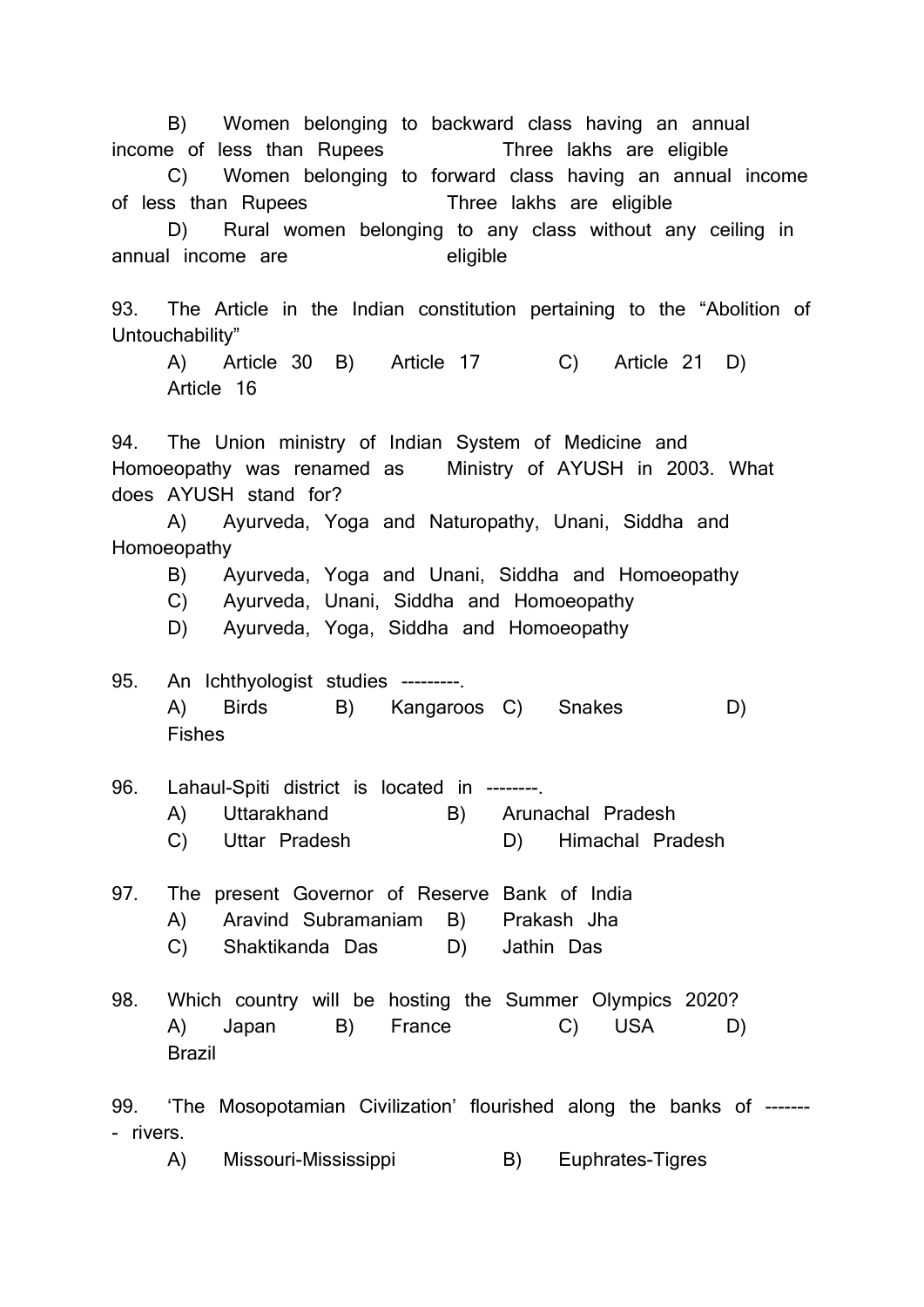C) Hoyang Ho-Yang-Tse D) Blue Nile-White Nile 100. The Nobel Prize in Literature for 2019 has been awarded to ----- ---. A) Olga Tokarczuk B) James Peebles C) Peter Handke D) Michele Kremer 101. Suez canal connects Mediterranean Sea through Red Sea with --- ---- Ocean. A) Pacific B) Indian C) Atlantic D) Arctic 102. Greta Thunberg, the now famous climate activist, belongs to: A) Switzerland B) Sweden C) Scotland D) South **Africa** 103. How many amendments have been made to the Constitution of India till December, 2019? A) 90 B) 101 C) 104 D) 78 104. The Constitution of India came into force from: A)  $15<sup>th</sup>$  August, 1947 B)  $26<sup>th</sup>$  January, 1950 C)  $25<sup>th</sup>$  January, 1857 D)  $1<sup>st</sup>$  January, 1956 105. Born in 1973, this Tennis player, won eight Grand Slam titles in men's doubles, won bronze medal for India in Olympic Games and awarded Padma Bhushan. Identify the personality: A) Vijay Amritaraj B) Ramesh Krishnan C) Leander Paes D) Mahesh Bhupati 106. Consider the following statements Assertion (A) : In February 2011, Christchurch in New Zealand suffered a major earthquake of magnitude 6.3 in the Richter Scale Reason (R): The epicentre of the earthquake was near Lyttleton, near Christchurch A) A and R are true and R is the correct reason for A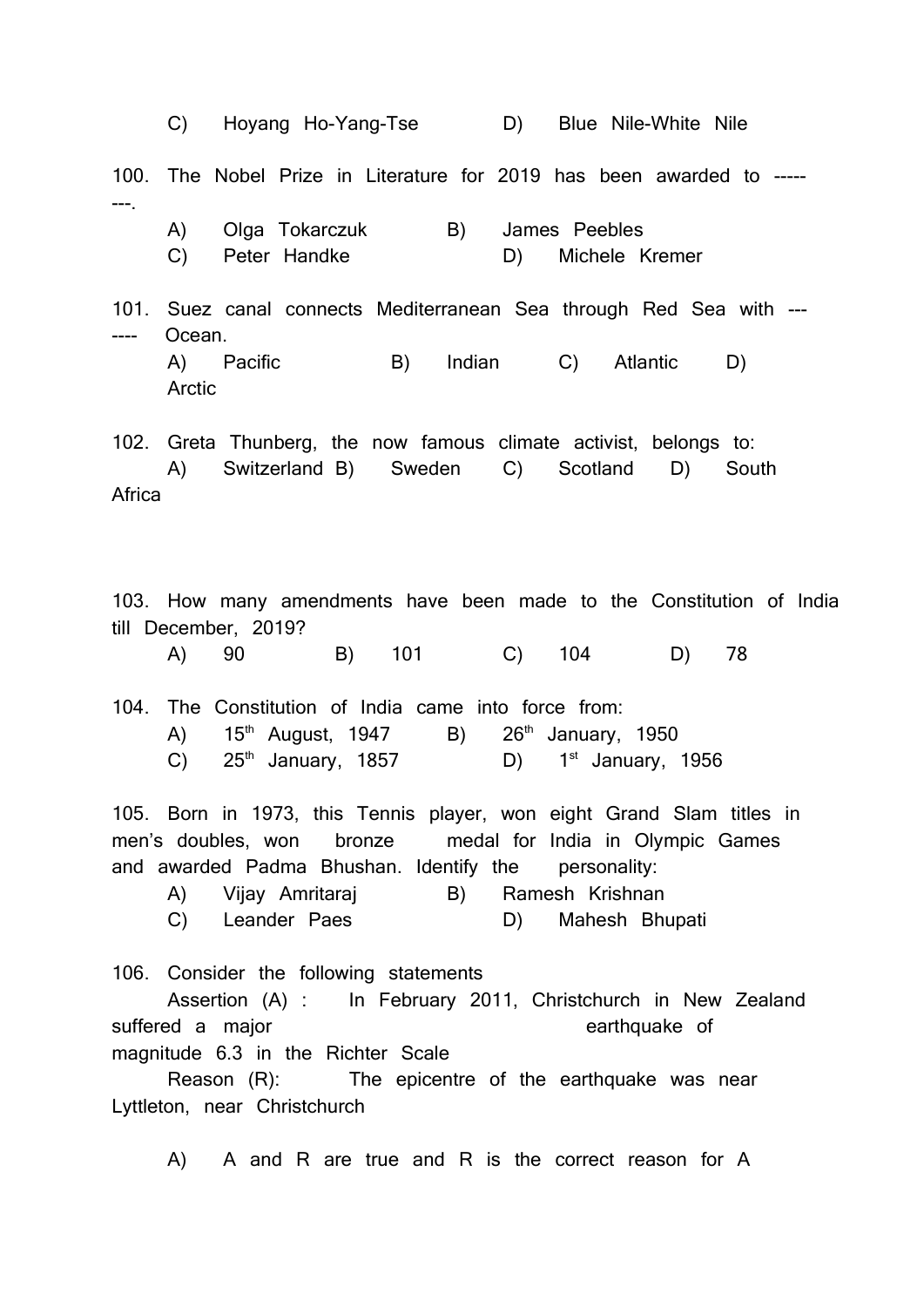B) A and R are true but R is not the correct reason for A C) A is true but R is false D) R is true but A is false 107. The Saka Era began from --------. A) 28 AD B) 78 AD C) 38 AD D) 100 AD 108. ---------- is an Indian crewed orbital spacecraft of ISRO. A) Gaganyan B) Akashganga C) Manavdhooth D) Adithya 109. The country, which has banned the advertisements of unhealthy sugary drinks for the first time: A) Malaysia B) Singapore C) Australia D) China 110. The great monument Charminar is located in Hyderabad. Where is 'Chorminar' (The Tower of Thieves) situated? A) Kanpur B) Delhi C) Agra D) Andamans 111. Sishu, Kishore and Tarun are the three levels or offerings of a project formulated by Government of India. What is the name of the project? A) Pradhan Mantri Suraksha BimaYojana

- B) Stand up India Scheme
- C) Atal Pension Yojana
- D) Pradhan Mantri Mudra Yojana

112. When two pipes A & B are opened together, it takes 7.5 minutes to fill a tank. Let C be an emptying pipe. If they all are opened together, it takes 15 minutes to fill the tank. Find the time taken by C to empty the tank if it is completely filled.

 A) 5 min. B) 8 min. C) 11 min. D) 15 min.

113. Match the following: List 1 List 2 a. Tryst with destiny and the state of the Swami Vivekananda b. Do or die 2. Martin Luther King Jr.